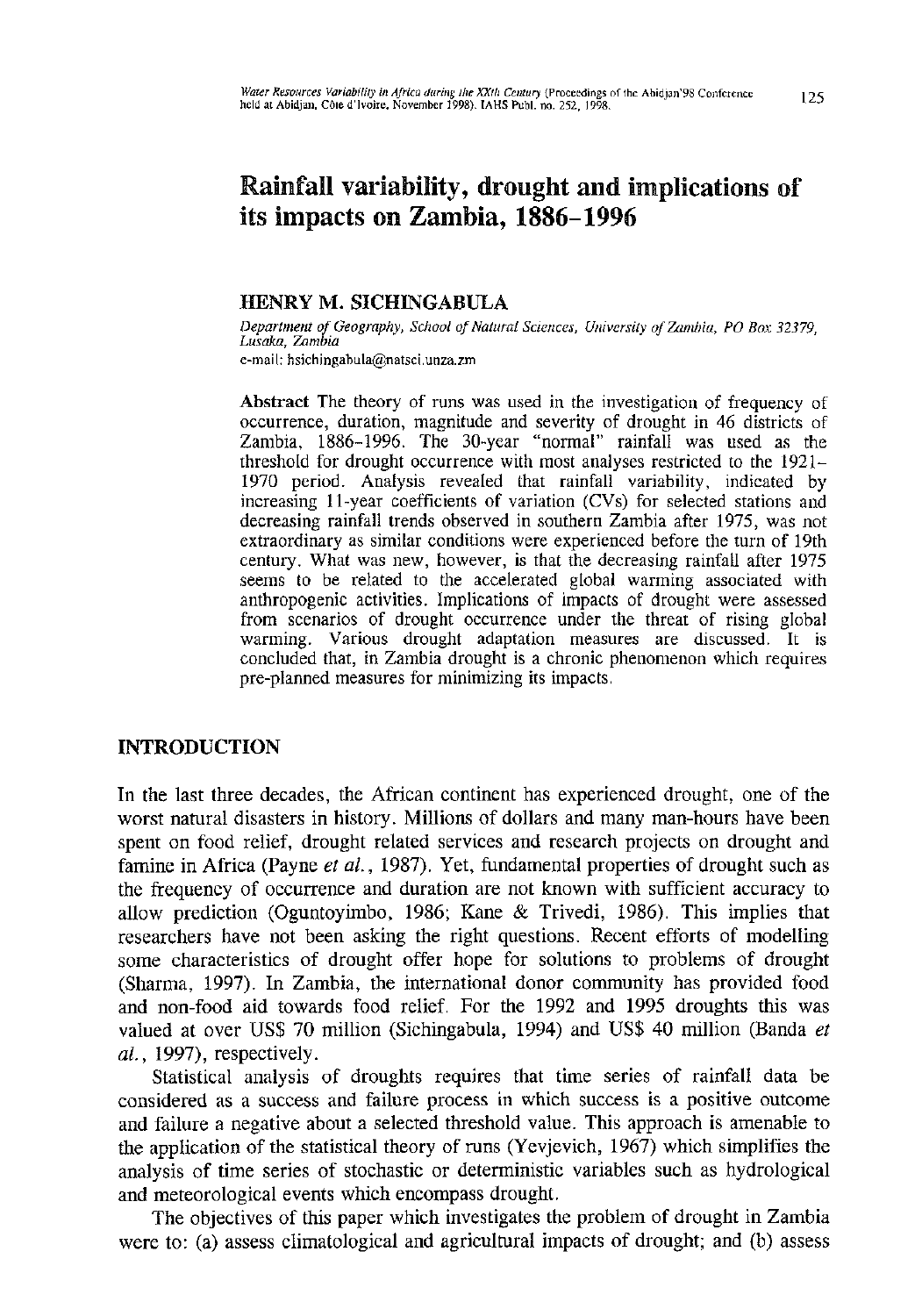implications of drought occurrence under the threat of global warming. Better knowledge of drought should help decision-makers in formulating mitigation strategies.

# AREA OF STUDY AND DATA

This study includes 46 districts covering the whole of Zambia which has an area of 753 620 km<sup>2</sup> and is located in the southern tropics of Africa (Figs 1(a) and (b)).



Fig. 1 Maps showing (a) location and physical features of Zambia, and (b) the study districts. Names of numbered districts are given in Table 1.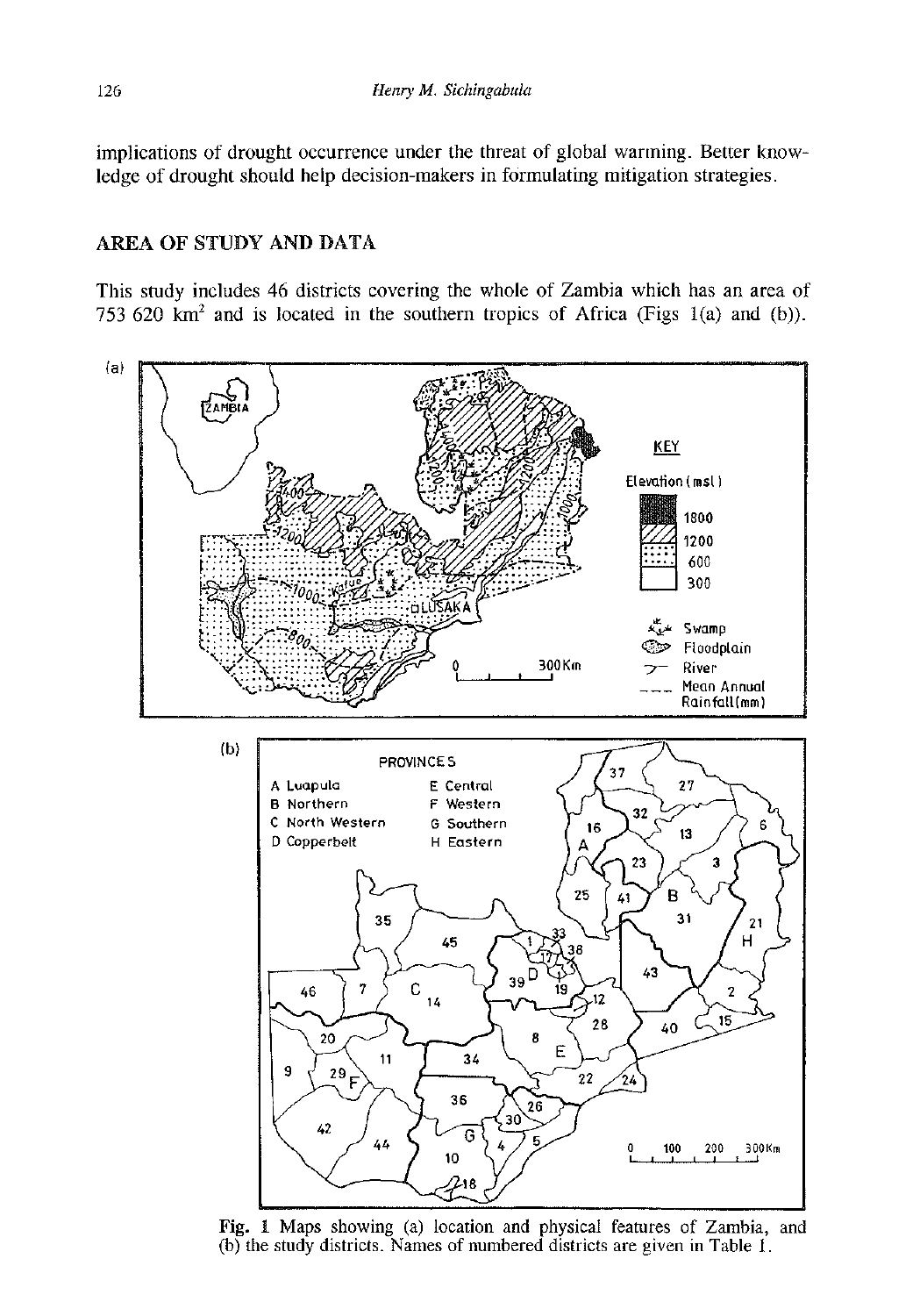Zambia experiences a dry and wet type of climate with the rainy season occurring between November and April. The rainfall pattern increases northwards (Fig. 1(a)).

Analysed data include published (1886-1970) (Meteorological Department, 1972) and unpublished (1971-1996) rainfall data monitored by the Meteorological Department and maize production and consumption levels obtained from Department of Agriculture annual reports. Point rainfall at various rainfall stations were assumed to be representative of entire districts. In addition, due to the paucity of data, countrywide analysis of drought characteristics was restricted to the period 1921- 1970.

## ANALYSIS AND RESULTS

Rainfall variability was assessed from 11-year running coefficients of variation (CVs) for selected stations. Figure 2 shows that northern parts of Western Province (Mongu) (Fig. 2(a)) experienced less rainfall variability than southern areas (Sesheke) (Fig. 2(b)). Rainfall variability in Southern Province (Livingstone) before 1930 (Fig. 2(c)) was similar to that of Western Province. Sesheke and Livingstone were characterized by moderate and increasing variations in rainfall marked by large changes in CVs (17-46%), the effects of single unusually wet years. Conversely, Eastern Province (Chipata) experienced low to moderate rainfall variability (Fig. 2(d)). These rainfall variabilities are supported by rainfall trends about longterm means at Mongu, Livingstone and Chipata which show decreasing rainfall after 1975 (Figs 2(e), (f) and (g)). The contemporaneous occurrence of decreased rainfall and increased global warming whose trends could be modified by human actions on causative factors could not have been coincidental. Magnitude and frequency analysis was used in the determination of rainfall characteristics. The recurrence interval *(T,*  in years) of rainfall events at each station was determined as:

## $T = N + 1/m$

where *N* is the period of record and *m* the rank of the event, the highest ranked one (Dalrymple, 1960). Probabilities of normal rainfall *(p)* per station were calculated from the constructed probability curves of annual series. Probabilities of drought occurrence determined as  $(1 - p)$  (Table 1), were found to generally decrease northwards. Drought was said to have occurred below "normal" rainfall (1940- 1970) without detailed analysis of conditions for the onset and termination of drought.

Run parameters determined include run-total (cumulative departure from normal rainfall) indicating severity; run-length (time in years between successive failures from normal) indicating duration; and run intensity (maximum departure from normal) indicating magnitude of drought for a given run-length (Yevjevich, 1967; Guerrero-Salazar, 1975). Drought frequency was determined as the number of drought occurrences in a 50-year period (1921-1970), expressed as a percentage of time while spatial distribution of droughts was assessed as area of districts affected by drought.

Between 1921 and 1970, droughts of up to 10 years duration occurred in Zambia's recorded history. One-year droughts occurred 53% of the time while those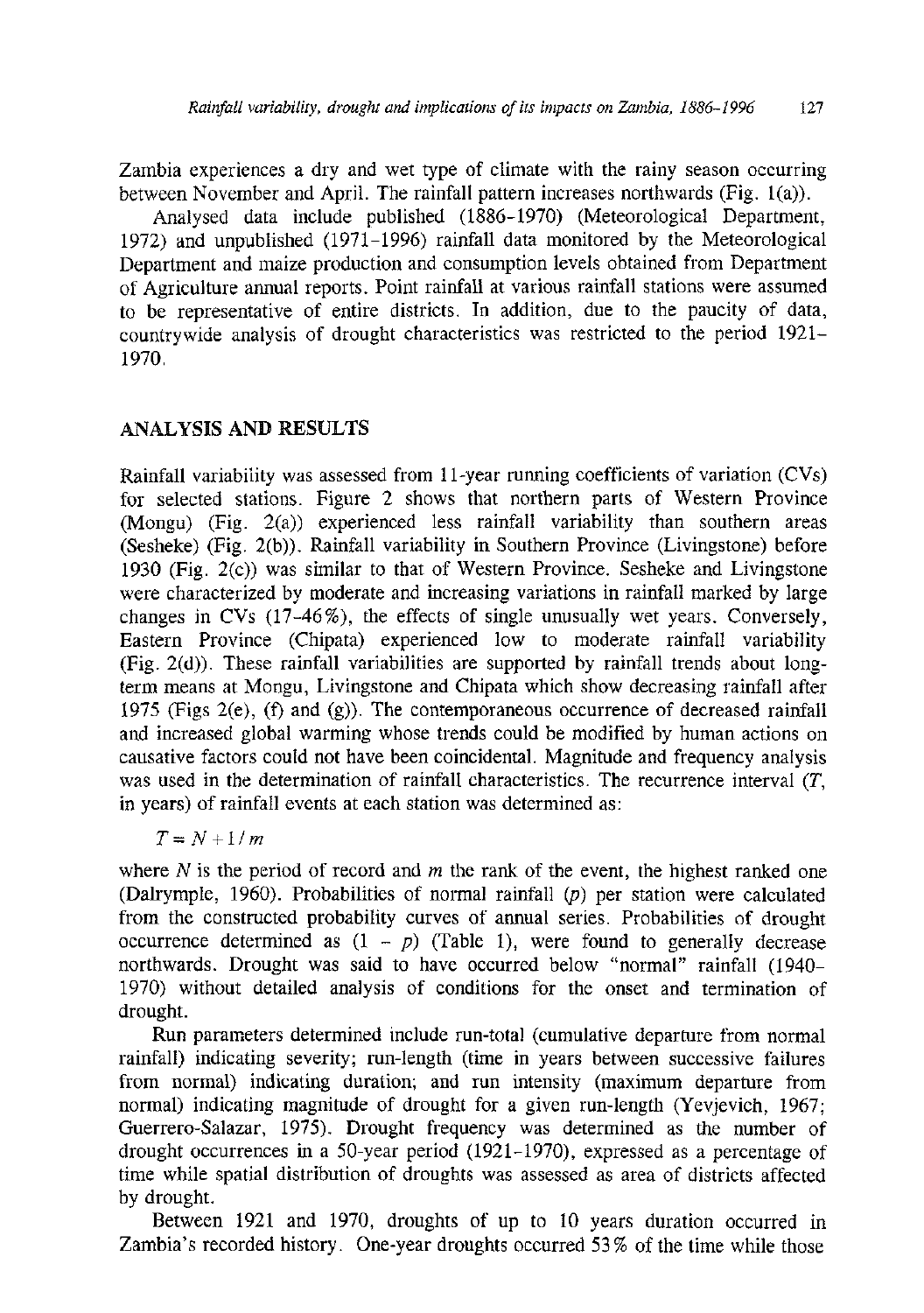

Fig. 2 Graphs showing  $(a)-(d)$  rainfall coefficients of variation  $(CV)$  and  $(e)$ trends in historical rainfall for selected stations.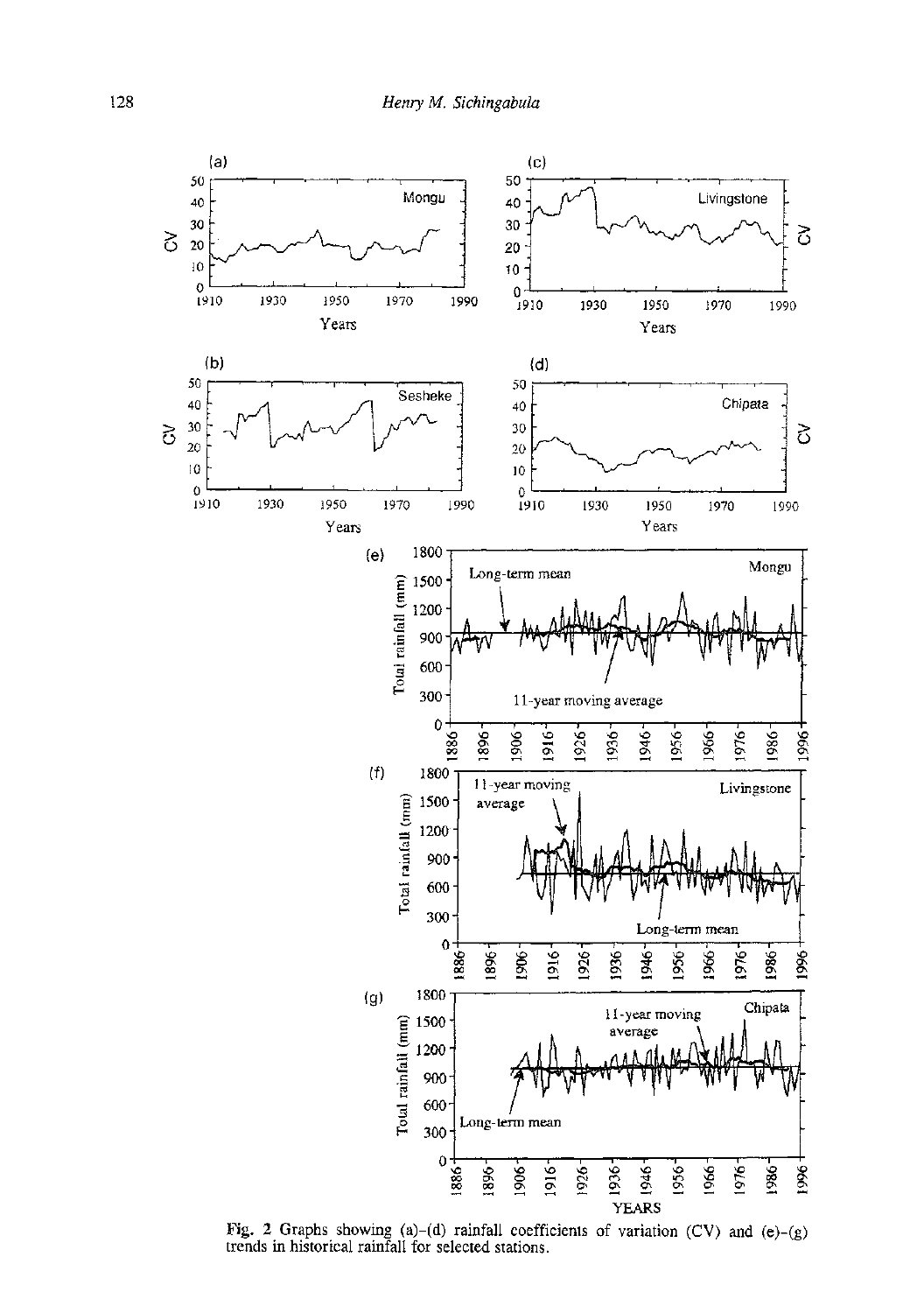| District<br>no. | District name          | Rainfall station   | Area of<br>district<br>(km <sup>2</sup> ) | Normal<br>rainfall<br>(mm) | % probability<br>of drought<br>occurrence |
|-----------------|------------------------|--------------------|-------------------------------------------|----------------------------|-------------------------------------------|
| 1               | Chingola-Chililabombwe | Nchanga Mine       | 8 608                                     | 1322                       | 60                                        |
| 2               | Chipata                | Chipata            | 12 194                                    | 1032                       | 56                                        |
| 3               | Chinsali               | Lubwa Mission      | 15 3 95                                   | 1084                       | 62                                        |
| 4               | Choma                  | Choma              | 7 300                                     | 803                        | 49                                        |
| 5               | Gwembe                 | Gwembe             | 12 610                                    | 873                        | 63                                        |
| 6               | Isoka                  | Isoka              | 13 846                                    | 1031                       | 34                                        |
| 7               | Kabompo                | Kabompo            | 14 530                                    | 1097                       | 49                                        |
| 8               | Kabwe                  | Kabwe              | 27 242                                    | 957                        | 49                                        |
| 9               | Kalabo                 | Kalabo             | 17511                                     | 962                        | 49                                        |
| 10              | Kalomo                 | Kalomo             | 31 100                                    | 742                        | 52                                        |
| 11              | Kaoma                  | Kaoma              | 13 508                                    | 937                        | 46                                        |
| 12              | Kapiri-Mposhi          | Kapiri-Mposhi      | 9033                                      | 1075                       | 56                                        |
| 13              | Kasama                 | Kasama             | 20 550                                    | 1267                       | 50                                        |
| 14              | Kasempa                | Kasempa            | 21 100                                    | 1161                       | 63                                        |
| 15              | Katete-Chadiza         | Nyanje Mission     | 6564                                      | 912                        | 52                                        |
| 16              | Kawambwa               | Kawambwa           | 19 303                                    | 1348                       | 60                                        |
| 17              | Kitwe-Kalulushi        | Nkana Rail         | 5 196                                     | 1253                       | 52                                        |
| 18              | Livingstone            | Livingstone        | 1430                                      | 747                        | 55                                        |
| 19              | Luanshya               | Roan Antelope Mine | 5 0 9 5                                   | 1204                       | 51                                        |
| 20              | Lukulu                 | Lukulu Mission     | 16 29 1                                   | 1058                       | 48                                        |
| 21              | Lundazi-Chama          | Lundazi            | 30 339                                    | 878                        | 55                                        |
| 22              | Lusaka                 | Kasisi Mission     | 13 518                                    | 865                        | 58                                        |
| 23              | Luwingu                | Luwingu            | 12 008                                    | 1349                       | 44                                        |
| 24              | Luangwa                | Luangwa            | 3 0 0 2                                   | 721                        | 61                                        |
| 25              | Mansa                  | Mansa              | 12 698                                    | 1094                       | 53                                        |
| 26              | Mazabuka               | Mazabuka           | 10915                                     | 791                        | 56                                        |
| 27              | Mbala                  | Mbala              | 18 508                                    | 1190                       | 57                                        |
| 28              | Mkushi                 | Mkushi             | 22 608                                    | 931                        | 47                                        |
| 29              | Mongu                  | Mongu              | 12 155                                    | 950                        | 42                                        |
| 30              | Monze                  | Monze W.A.         | 4854                                      | 802                        | 57                                        |
| 31              | Mpika                  | Mpika              | 40 935                                    | 1112                       | 48                                        |
| 32              | Mporokoso              | Mporokoso          | 12 043                                    | 1324                       | 57                                        |
| 33              | Mufulira               | Mufulira           | 5 1 7 6                                   | 1266                       | 58                                        |
| 34              | Mumbwa                 | Mumbwa             | 21 103                                    | 917                        | 55                                        |
| 35              | Mwinilunga             | Mwinilunga         | 20 910                                    | 1381                       | 48                                        |
| 36              | Namwala                | Namwala            | 21 750                                    | 806                        | 55                                        |
| 37              | Nchelenge-Kaputa       | Nchelenge          | 34 847                                    | 1203                       | 64                                        |
| 38              | Ndola Urban            | Ndola              | 1924                                      | 1190                       | 54                                        |
| 39              | Ndola Rural            | Mpongwe Mission    | 42 004                                    | 1098                       | 49                                        |
| 40              | Petauke                | Petauke            | 13 007                                    | 948                        | 47                                        |
| 41              | Samfya-Chilubi         | Samfya             | 15 764                                    | 1385                       | 51                                        |
| 42              | Senanga                | Senanga            | 15 018                                    | 829                        | 64                                        |
| 43              | Serenje                | Serenje            | 23 351                                    | 1136                       | 46                                        |
| 44              | Sesheke                | Sesheke            | 15 007                                    | 717                        | 66                                        |
| 45              | Solwezi                | Solwezi            | 29 690                                    | 1356                       | 46                                        |
| 46              | Zambezi                | Zambezi            | 19 070                                    | 1049                       | 47                                        |

Table 1 District area, normal rainfall and probability of drought occurrence, by district in Zambia between 1921 and 1970.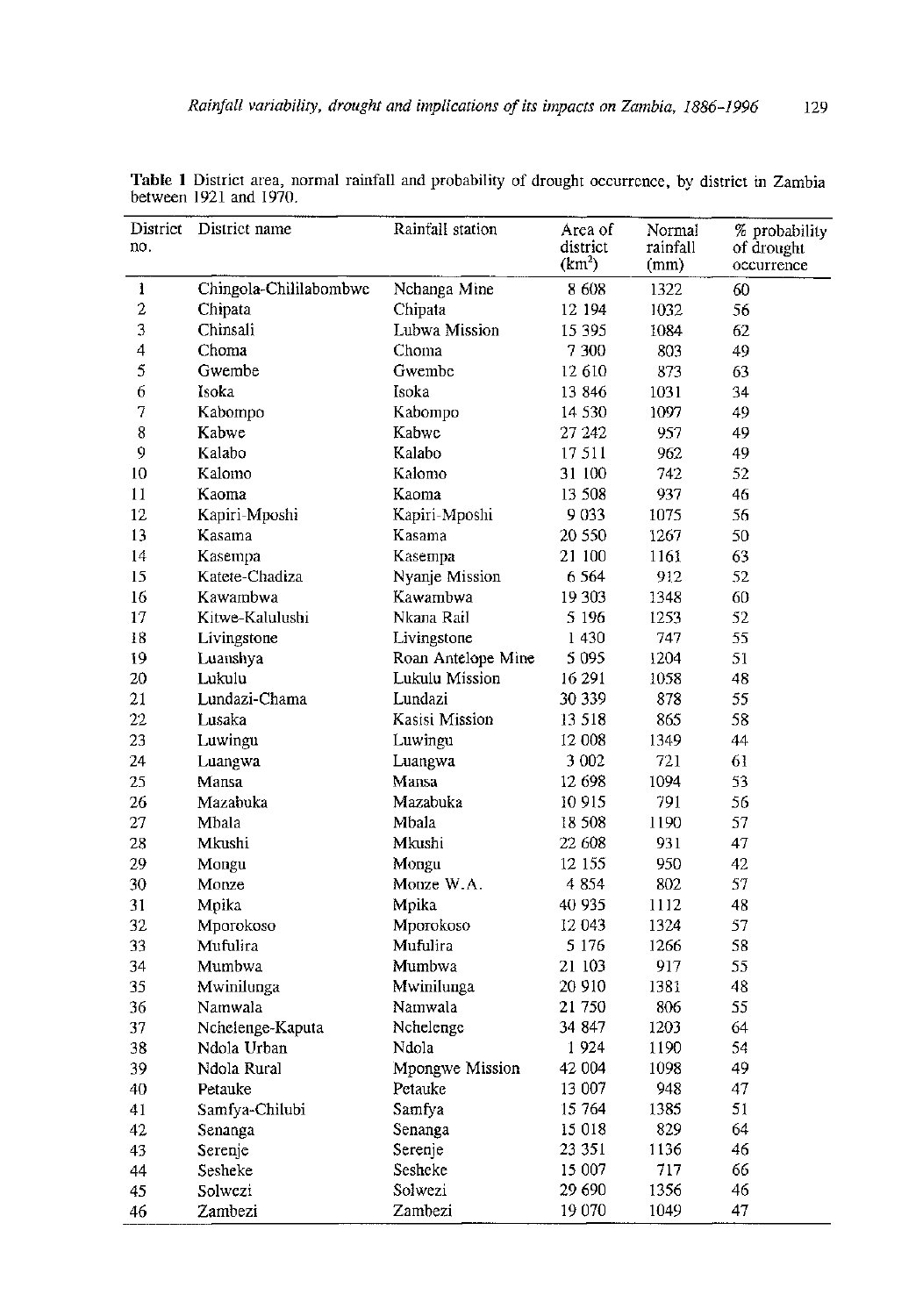of 3-5 years duration occurred up to 12% and much longer droughts were experienced in less than one percent of the time (Fig.  $3(a)$ ). This is partly because in Zambia rainfall distribution typically is skewed as most annual rainfall amounts are below the mean. In the 50-year period, Fig. 3(c) shows temporal distribution of droughts for each year while Fig. 3(d) shows that droughts in each year covered between 11-92% of the country's area.

Table 2 shows that centres of 2- to 10-year severest droughts (1905-1996) varied in time and space thereby indicating the difficulties of predicting drought. Regarding impacts of drought, the level of maize production versus consumption was used in the assessment of success or failure of rainfed agriculture under various meteorological conditions based on some apparent relationship between weather and maize yield (Fig. 3(b)). During years of drought consumption tended to exceed production levels thereby necessitating importation of food. Maize is grown by both commercial and subsistence farmers who rely exclusively on rain for its maturity.

## DISCUSSION

Rainfall variability in the African tropics has been linked to sea-surface temperatures (Nicholson, 1986). Since climatic changes are time-lagged, it should be possible to predict subsequent developments in weather patterns if original changes can be recognized. Thus, teleconnections or the linking of environmental events in time and space can help to predict occurrence of drought ahead of time once causes of drought are well understood and the forcing mechanisms known. The low rainfall regime experienced in southern and eastern Zambia after 1975 appears to be a repeat of climatic conditions which prevailed before the turn of last century (Fig. 2(e)). This is probably related to the accelerated global warming associated with anthropogenic human activities (Munn & Machta, 1978; Strong, 1989). It was after 1980 that the average world temperature effectively exceeded 0°C (Tyler, 1989) and hence the linkage between global warming and increased drought in Zambia.

### Characteristics of droughts

Temporal, spatial and areal distribution In Zambia, droughts occur every year as there is always a part of the country experiencing below normal rainfall (Fig.  $3(c)$ ). Probability of drought occurrence is lowest in the wettest northeastern area (34%) and highest in the driest southwest area (66%). For most of the country this was found to be 50%. The droughts of 1924, 1933, 1946, 1949, 1965 impacted more than 80% of the 46 districts. The 1949 event was the most widespread and impacted the greatest area (92%). The 1987 and 1992 droughts each impacted 90% and 88% of the country's area. Thus, based on historical records (1921-1996) droughts covering more than three quarters of the country could be expected at least once in a decade.

Severity and magnitude Six of 10 non-overlapping droughts of at least 2-year duration with greatest climatological impacts were centred in Western and Southern provinces, drought prone areas (Table 2). In magnitude, among one-year droughts,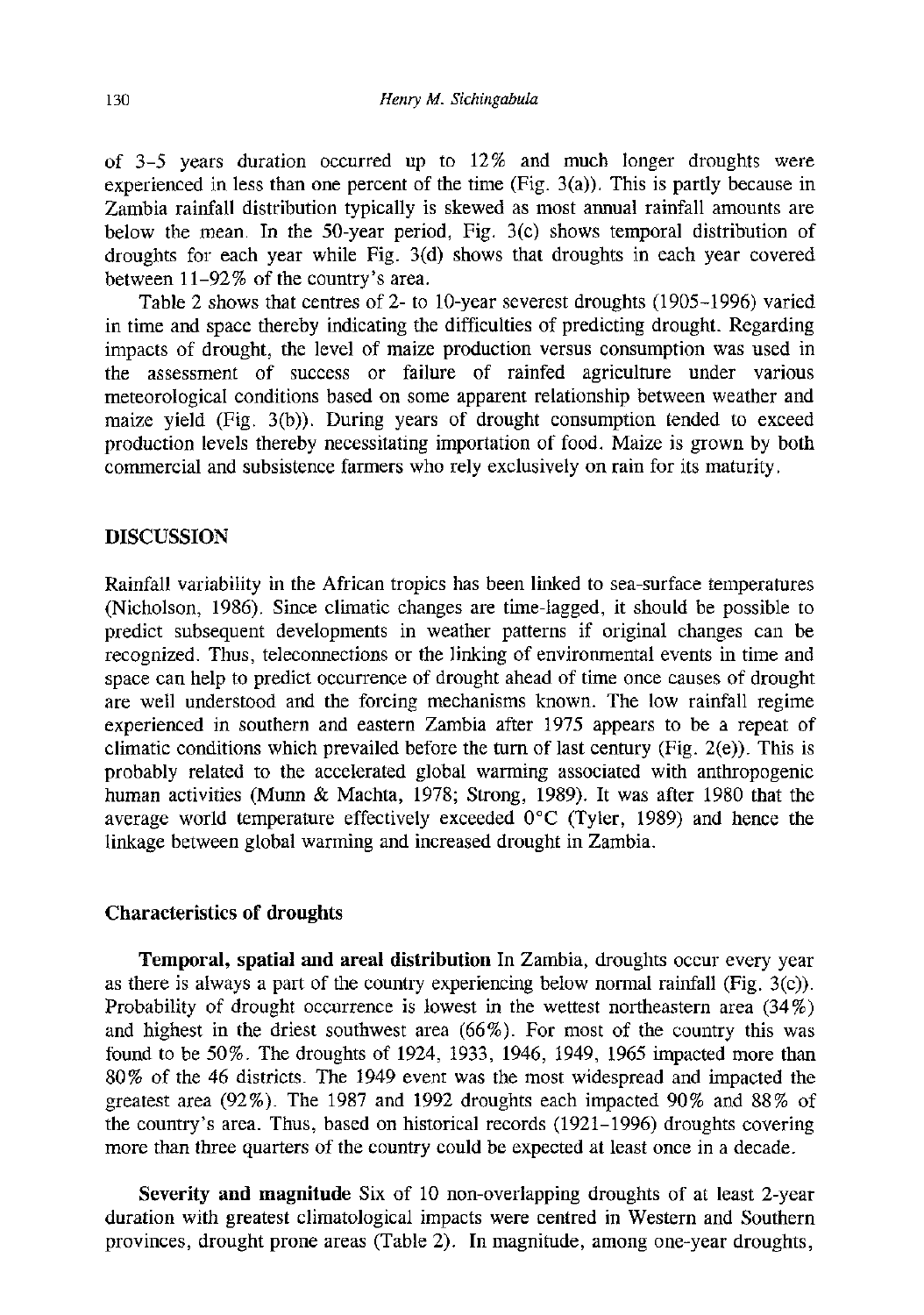

Fig. 3 Graphs showing (a) frequency of n-year droughts (1921-1970), (b) trends in production and consumption levels of maize (1921-1987), (c) coverage of drought by district per year, and (d) countrywide areal coverage of drought per year (1921- 1970).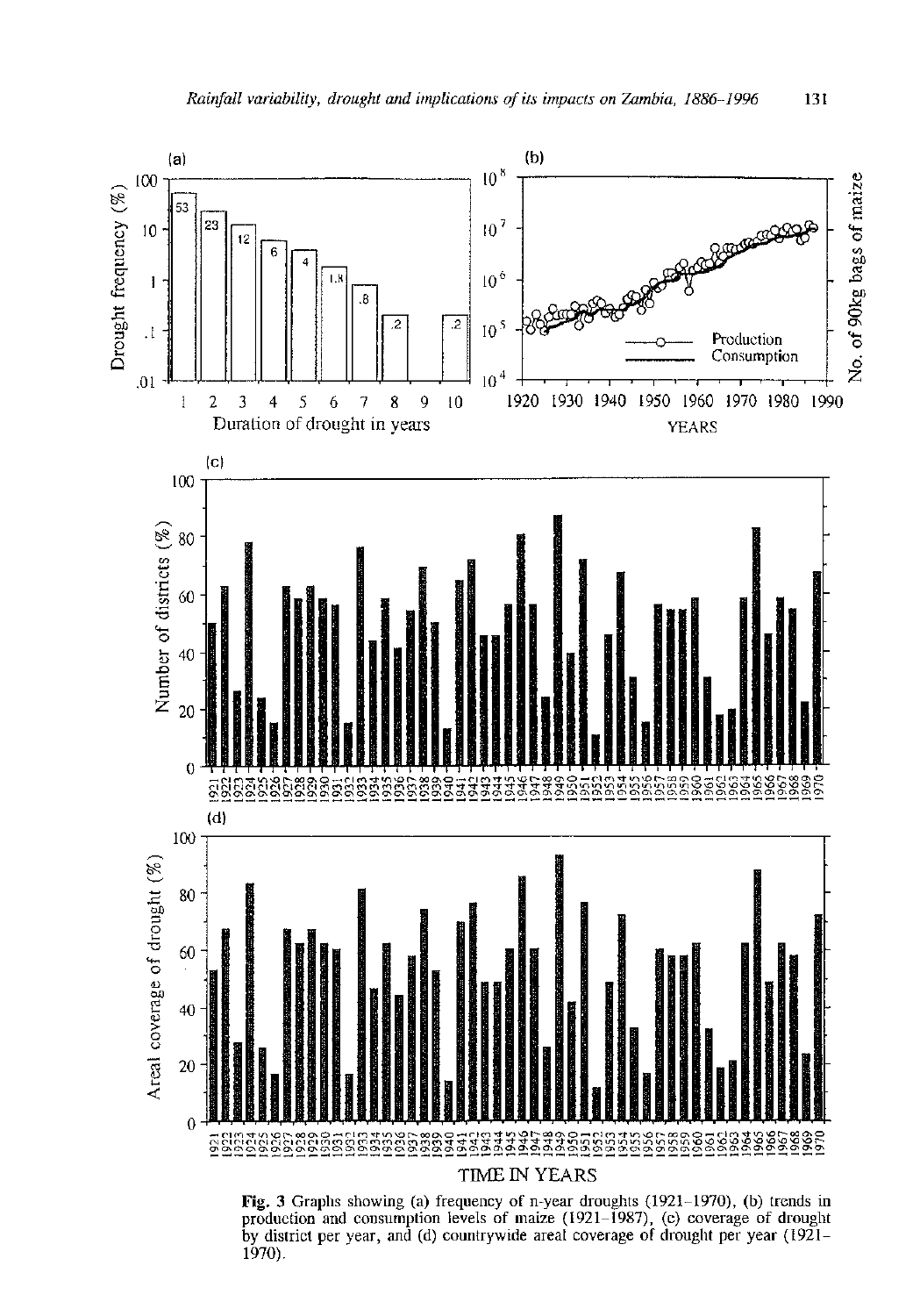| Rank | <b>District</b><br>no. | District name | Duration,<br>in vears | Drought years | Index of drought<br>magnitude* |
|------|------------------------|---------------|-----------------------|---------------|--------------------------------|
|      | 44                     | Sesheke       |                       | 1990-1996     | 2.07                           |
| 2    | 44                     | Sesheke       | 10                    | 1926-1935     | 1.93                           |
| 3    | 24                     | Luangwa       | 4                     | 1921–1924     | 1.51                           |
| 4    | 29                     | Mongu         | 6                     | 1982-1987     | 1.34                           |
| 5    | 26                     | Mazabuka      | 5                     | 1964-1968     | 1.28                           |
| 6    | 24                     | Luangwa       | 4                     | 1970-1973     | 1.23                           |
|      | 46                     | Zambezi       |                       | 1941-1947     | 0.92                           |
| 8    | 18                     | Livingstone   | 2                     | 1916-1917     | 0.91                           |
| 9    | 18                     | Livingstone   | 3                     | 1912-1914     | 0.89                           |
| 10   | 25                     | Mansa         | 8                     | 1948-1955     | 0.79                           |
| 11   | 34                     | Mumbwa        |                       | 1955          | 0.60                           |
| 12   | 18                     | Livingstone   |                       | 1916          | 0.59                           |
| 13   | 24                     | Luangwa       |                       | 1925          | 0.58                           |

Table 2 Ranking of droughts with greatest climatological impacts in recorded history of Zambia for non-overlapping durations.

\* Index of drought magnitude is the standardized maximum cumulative departure of annual rainfall from normal.

the 1995 drought centred at Mumbwa was the greatest and caused severe suffering among the local people. It followed droughts of 1992 and 1994 which affected mostly southern Zambia (Tiffen & Mulele, 1994). The 1995 drought was followed by 1916 and 1925 droughts centred at Livingstone and Luangwa. Whenever centres of drought were located in high rainfall areas, droughts generally impacted more than 80% of the country's area (e.g. Mansa, Zambezi, Mazabuka) (Table 2).

Implications of drought occurrence Historical accounts reveal that, if droughts occurred in January, February and March (characterizing protracted droughts) (e.g. Colonial Office, 1930) worse crop yields would be expected because crops would have no chance to grow and mature than when droughts occurred in a different timing sequence. Four constructed scenarios of the implications of drought in Zambia under increased global warming were that there would be: (a) increased summer temperatures leading to lengthening of dry season and shortening of growing season; (b) a northward shift of the rainfed crop growing zone leading to reduced crop failures, but without necessarily a corresponding increase in food production (Sichingabula, 1995); (c) adverse impacts on water resources leading to increased water rationing in towns and a decline in hydroelectric power generation; and (d) reduced foreign exchange earnings from water based recreation activities and tourism. These implications suggest the need for mitigation measures against likely drought impacts.

Drought mitigation measures A variety of drought adaptive responses exist:

- Accepting the losses, thus, doing nothing or sharing the losses with farmers through crop insurance, introduction of subsidies and increased food imports. Since these responses do not reduce drought occurrence, drought should not be used as an alibi for failure to cushion the Zambian people from its adverse impacts.
- Suppressing évapotranspiration through cloud seeding though expensive and environmentally unfriendly. This has not been adopted in Zambia.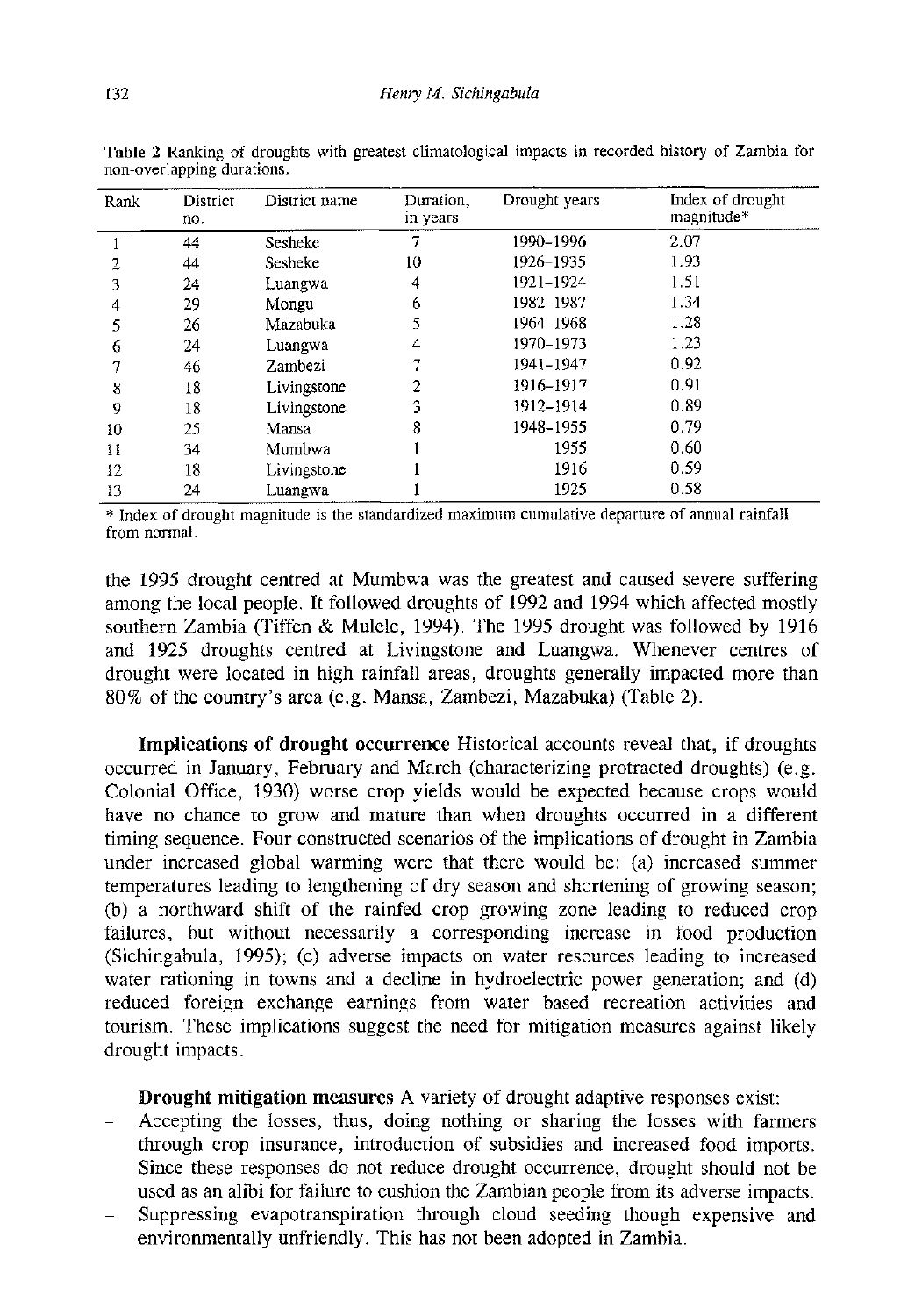- Improving irrigation and drainage by building dams and canals.
- Change to drought-resistant crops and adopt agricultural practices which conserve soil moisture.
- Voluntary relocation as where some people from Southern Province are moving into Central and Northern provinces which are less prone to drought.

But, success in national drought mitigation measures requires that the government takes the lead in the selection of appropriate adaptive responses. Long-term on-going and short-term mitigation programmes are required to develop and conserve land and water resources and to provide a safeguard against the normal vagaries of weather and climate. Pre-planned policies and guidelines are also required in order to ensure that potential changes are well understood. Zambia requires a new attitude to drought and a realization that this menace is a drain on its resources. The country could be more prosperous than it is if impacts of droughts were minimized. But once droughts pass they are easily forgotten and wastage of maize yields is not uncommon due to either being left uncollected in rural depots or getting soaked by rains (e.g. Good, 1986), causing unnecessary importation of food.

#### **CONCLUSION**

Drought is a chronic phenomenon in Zambia which requires pre-planned measures for minimizing its impacts. The country should seriously embark on some possible adaptive responses to climatic variation because drought costs the country lots of money meant for various developmental projects. The state of preparedness for future droughts should be seen as one mitigation measure against drought.

Acknowledgements The author thanks the Department of Meteorology for the supply of rainfall data, Miss L. Muwowo for some data collection and Mr L. Liomba for map drawings.

### REFERENCES

- Banda, G. P. A., Mutoti, N., Mwiinga, B., Sichingabula, H. M. & Phiri, J. K., (1997) *An Assessment of the 1995/96 Programme Against Malnutrition (PAM) Drought Relief Food Programme.* The Study Fund, Lusaka., Zambia.
- Colonial Office (1930) *Report on Northern Rhodesia.* Government Printer, Lusaka, Zambia.

Dalrymple, T. (1960) Flood Frequency Analysis. *US Geol. Survey, 1543-A.* 

Guerrero-Salazar, P. (1975) Analysis of drought characteristics by the theory of runs. *Hydrol. Pap. no. 80, Colorado State University, Fort Collins, Colorado, USA.* 

Kane, R. P. & Trivedi, N. B. (1986) Are droughts predictable? *Climatic Change* 8, 209-223.

Munn, R. E. & Machta, L. (1978) Human activities that affect climate. In: *Proc. World Climate Conference: a Conference of Experts on Climate and Mankind.* WMO no. 537, Geneva, Switzerland.

Nicholson, S. E. (1986) The spatial coherence of African rainfall anomalies: interhemispheric teleconnections. *J. Clim. Appl. Met.* 25, 1364-1381.

Oguntoyimbo, J. S. (1986) Drought prediction. *Climatic Change* 9, 79-90.

Payne, R., Rummel, L. & Glantz, M. (1987) Denying famine a future: concluding remarks. In: *Drought and Hunger in Africa* (ed. by M. H. Glantz), 435-433. Cambridge University Press, London, UK.

Sharma, T. C. (1997) A drought frequency formula. *Hydrol. Sci. J.* 42(6), 803-814.

Good, K. (1986) Systematic agricultural mismanagement: the 1985 bumper harvest in Zambia. *J. Modern Afr. Studies*  24(2), 257-284.